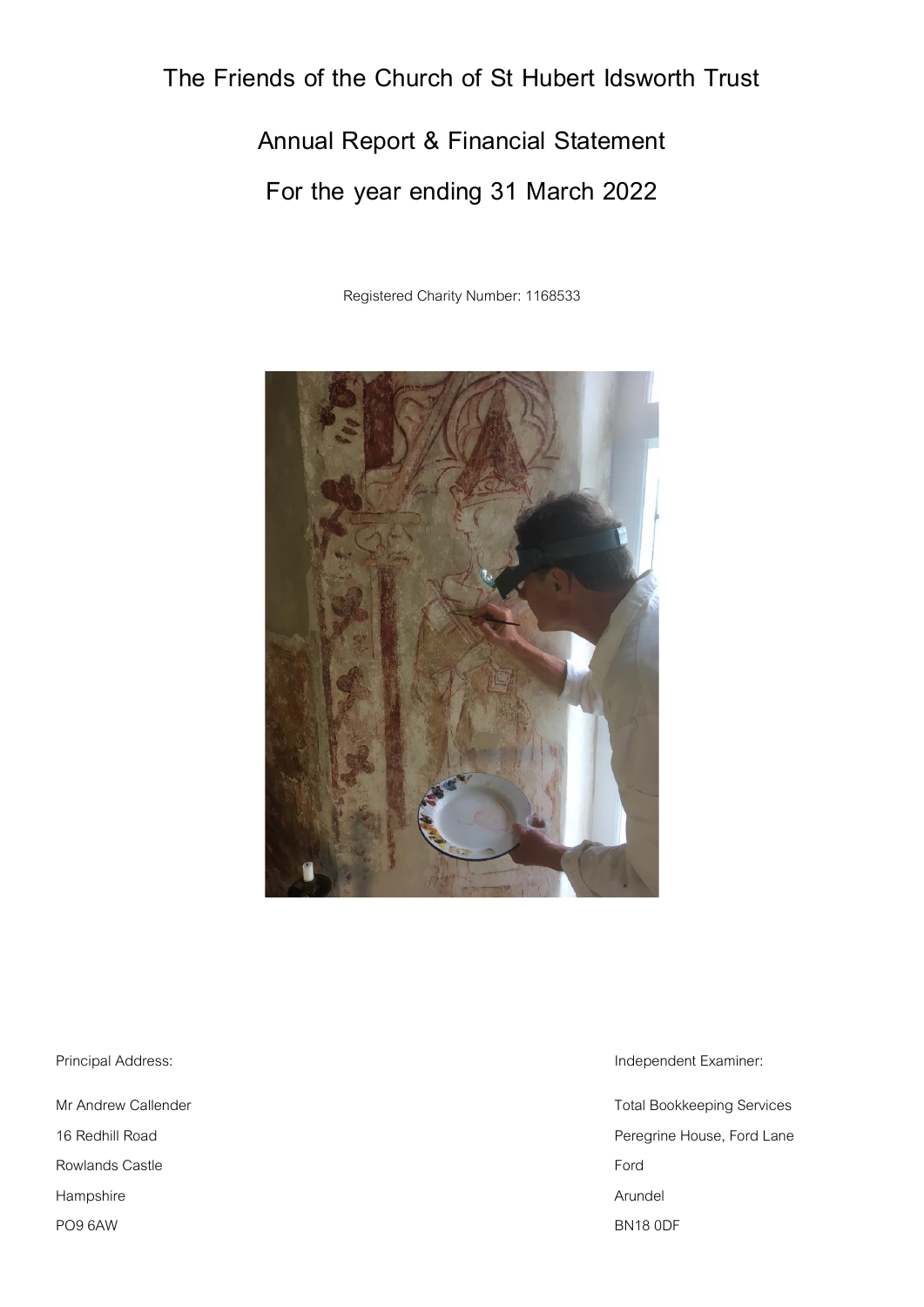This Annual Report and Financial Statement has been prepared in accordance with the current guidance for charity reporting and accounting: the essentials March 2016 updated 14 July 2021, issued by the Charity Commission for England and Wales. The trustees have elected to produce annual accounts using the accruals method.

## **Structure, Governance & Management**

The Friends of the Church of Saint Hubert Idsworth Trust also known as 'The Idsworth Church Friends Trust' or 'Friends Trust' is a Charitable Incorporated Organisation (CIO) established 1 August 2016 for charitable purposes only for the public benefit and is constituted as a trust.

| <b>Charity Trustees</b> |                         |                 |           |          |  |  |  |  |  |  |
|-------------------------|-------------------------|-----------------|-----------|----------|--|--|--|--|--|--|
| Name                    | Position                | At 1 April 2021 | Appointed | Resigned |  |  |  |  |  |  |
| Mr Andrew Callender     | Chair/Secretary         | $\checkmark$    |           |          |  |  |  |  |  |  |
| Mrs Tracy Eggleston     | Treasurer               | $\checkmark$    |           |          |  |  |  |  |  |  |
| Mrs Elizabeth Uren      | <b>Grants Secretary</b> | $\checkmark$    |           |          |  |  |  |  |  |  |
| Mr Andrew Fisk          | Trustee                 | $\checkmark$    |           |          |  |  |  |  |  |  |
| Mr Simon Hartley        | Trustee                 | $\checkmark$    |           |          |  |  |  |  |  |  |
| Mrs Ann Hartley         | Trustee                 | $\checkmark$    |           |          |  |  |  |  |  |  |
| Mr Michael Driver       | Trustee                 | $\checkmark$    |           |          |  |  |  |  |  |  |
| Mrs Dawn Bishop         | Trustee                 |                 |           |          |  |  |  |  |  |  |

The Trustees as at the beginning of the year are shown in the third column of the chart above. There have been no appointments or resignations during the year.

The following organisations may appoint a charity trustee, these rights were not exercised in the financial year:

- The Parochial Church Council of the church of Saint Hubert Idsworth
- The Rowlands Castle Association of Rowlands Castle, Hampshire
- The Board of Governors of Winchester College of Winchester, Hampshire

The Trustees adhere to the Charity Governance Code which promotes good governance, enables and supports compliance with relevant legislation and regulation; promotes attitudes and culture where everything works towards fulfilling the Trusts vision. The Trustees are ever mindful of the issues posed by governance, risk assessment and safeguarding. Such challenges are kept under review.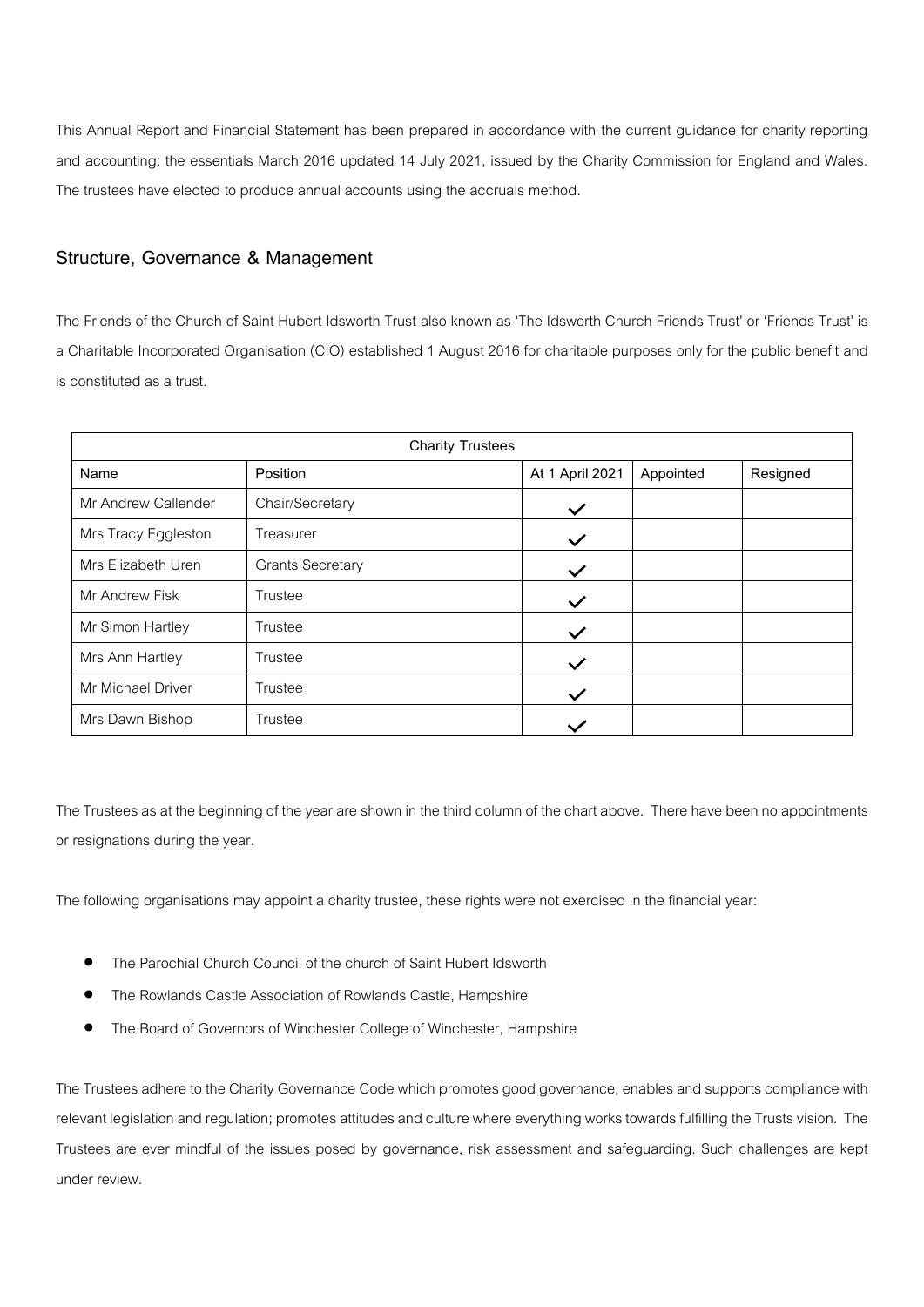## **Objectives**

The objects of the Friends of the Church of St Hubert's Idsworth Trust are:

- For the benefit of the public to help maintain, repair, restore, preserve, improve and enhance the fabric of the church of St Hubert Idsworth, as a place of Christian worship for the local area, and a venue of choice for sacred and secular events for the benefit of the widest possible community.
- To advance education of the public in the heritage of the church and the local area by providing information on its history and architecture.

## **Achievements & Performance**

## The chair of the Friends of the Church of St Hubert Idsworth Trust "Friends Trust" Mr Andrew Callender sets out below the achievements of the past year.

- *'Touching Out' of the East Window reveals:*The Diocesan Advisory Committee "DAC" granted a faculty for the work in the spring of 2021 so that this project could be carried out by Peter Martindale, Wall paintings Conservator, over 5 days at the end of June. The project was commissioned by the Friends Trust with a supporting grant Hampshire County Council via Cllr Marge Harvey. I am grateful to Mike Driver who designed and constructed the access platform to the East Window. For those of us who were able to watch the work progress over those five days, it was marvellous to see the increased clarity of the wall paintings being revealed. I am very grateful to Peter Martindale for the expertise and dedication he gave to the project.
- *A gathering to celebrate the conclusion to the Shared Identity Project with the South Downs National Park Authority* was held in July. Rev Vickie Morgan, John Bannell, PCC Buildings Officer, Cllr Malcolm Johnson and Friends trustees were also in attendance. The event gave us the opportunity to recognise the work done over the past three years which included the creation and installation of the Interpretation Panel; the adult tour guide of the church, children's adventure trail and walks leaflet; the clearance of the roadside frontage, erection of the fencing and field gates; the resurfacing of the roadside lay-by; and the installation of the new pedestrian access gate adjacent to the kissing gate entrance at the top of the hill.
- *The Margaret Lyle Legacy:* At the AGM last year, I was able to report that The Friends Trust was most grateful to be receiving a substantial legacy from the estate of Margaret Lyle, all of which is now in place. The Trust wishes to place on record its thanks to Commander Roger Walker, Executor of the Margaret Lyle Estate, together with the Mr John Bannell and the PCC who facilitated the transfer of this legacy to the Friends Trust. The monies within the 'Discretionary Gift' were invested initially to gain some interest and will be used as 'matched funding' in future grant applications. The balance of the legacy has been invested for the longer term.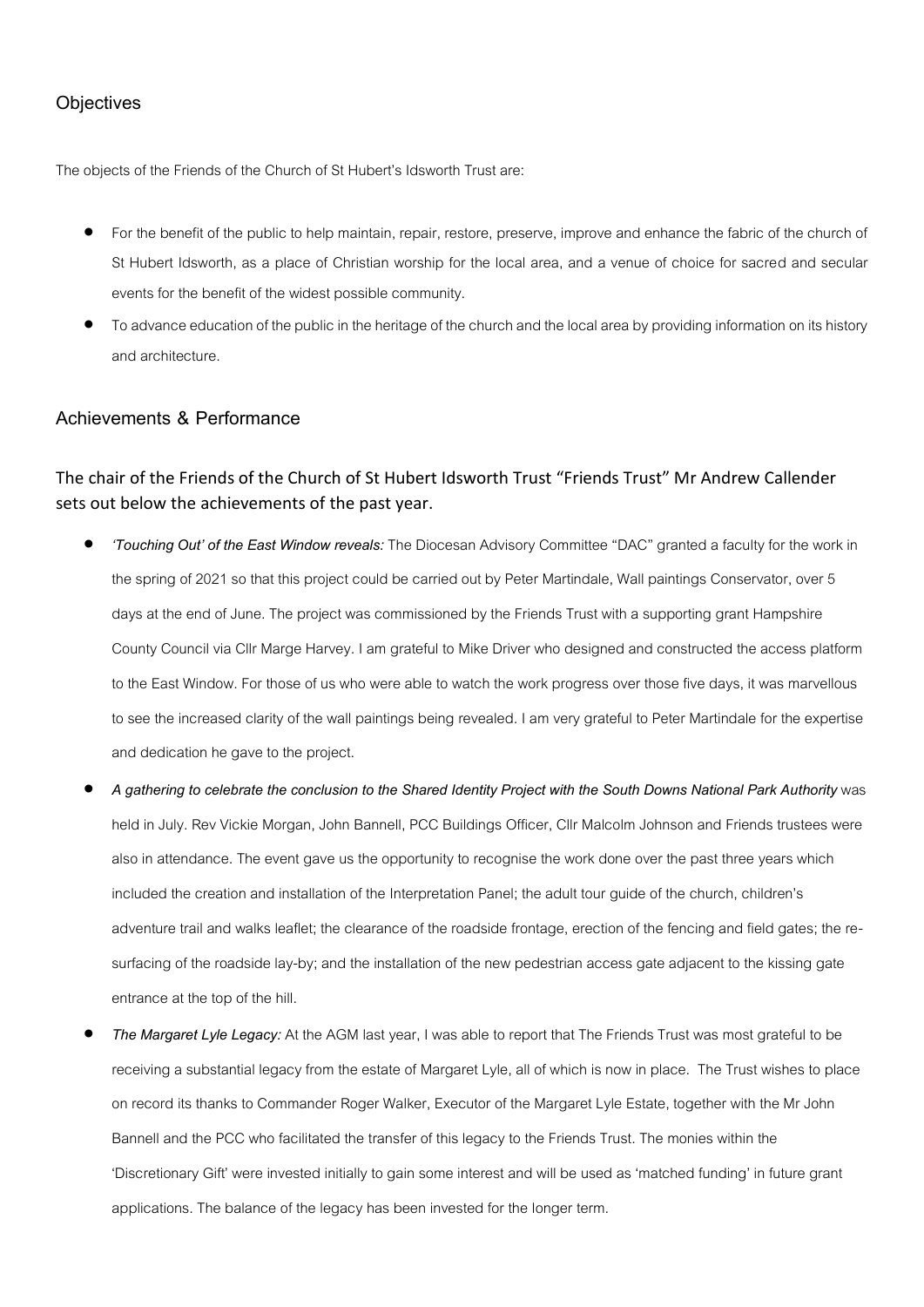- Our major 'event' of the year was the *Musical Picnic*. Originally to be held in July, this was postponed until August but we picked arguably the best summer's evening of the year. 175 people brought their picnics which they set up in the field adjacent to the south side of the church, and listened to folk music from the Driftwood Troubadours and some jazz from Colin Berry. It was a wonderful occasion and the audience was appreciative of the opportunity to be entertained once again, whilst safely socially distanced. Circa £500 was raised for the Trust.
- *Appointment of Project Architect:* Chaired by Mr John Bannell, PCC Buildings Officer, and attended by Rev Vickie Morgan, Mr John Bates and Andrew Callender, the interview was held in August for the appointment of a Project Architect in order to conduct an 'Enhanced Quinquennial Report' on the church building. Mr Simon Goddard of the Goddard Partnership was appointed to carry out the work which is being commissioned by the Friends Trust. The findings from this report will inform the Trust regarding the range and scope of the repair work required to be undertaken, together with the necessary grant applications.

## **Policy on Reserves**

The policy on Reserves is unchanged from previous years and is set out below: The Trust will operate two Reserves:

- 1. Operating Reserve with the objective to set aside 3yearsof expenditure to cover the ongoing costs of the Trust (excluding expenditure for fund raising events) in the event of a significant loss of revenue.
- 2. Matched Funds Reserve to set aside funds to cover matched funding obligations from existing grants plus such funds as the trustees deem appropriate towards matched funding for future grant applications.

The funds will be commingled with the general cash of the Trust.

Use of the funds will be by application to the Chair and approved by a majority of the Trustees.

This policy will be reviewed at least annually and in accordance with the Trusts governance programme.

The table below provides a summary of reserves as at 31 March 2022

| <b>Operating Reserve</b> | <b>Matched Funds Reserve</b>       |          |  |  |
|--------------------------|------------------------------------|----------|--|--|
| Opening Balance:         | £3,000 Opening Balance 1 April 21: | £110,000 |  |  |
|                          | <b>Additional Funds</b>            | £5,000   |  |  |
|                          |                                    |          |  |  |
| Closing Balance:         | £3,000 Closing Balance 31 Mar 22:  | £115,000 |  |  |

## **Investment Policy**

During the year an investment policy was implemented to govern the management of the long term investment following receipt of alegacy from the late Margret Lyle. The policy sets out the objectives of the investment (long and short term), the trustees approach to risk, liquidity requirements, management and ongoing monitoring and reporting. The investments are managed by Gpening Balance: £3,000 Opening Balance 1 April 21: £110,000<br>Additional Funds £5,000<br>Closing Balance: **£3,000** Closing Balance 31 Mar 22: **£115,000**<br>Investment Policy<br>During the year an investment policy was implemented to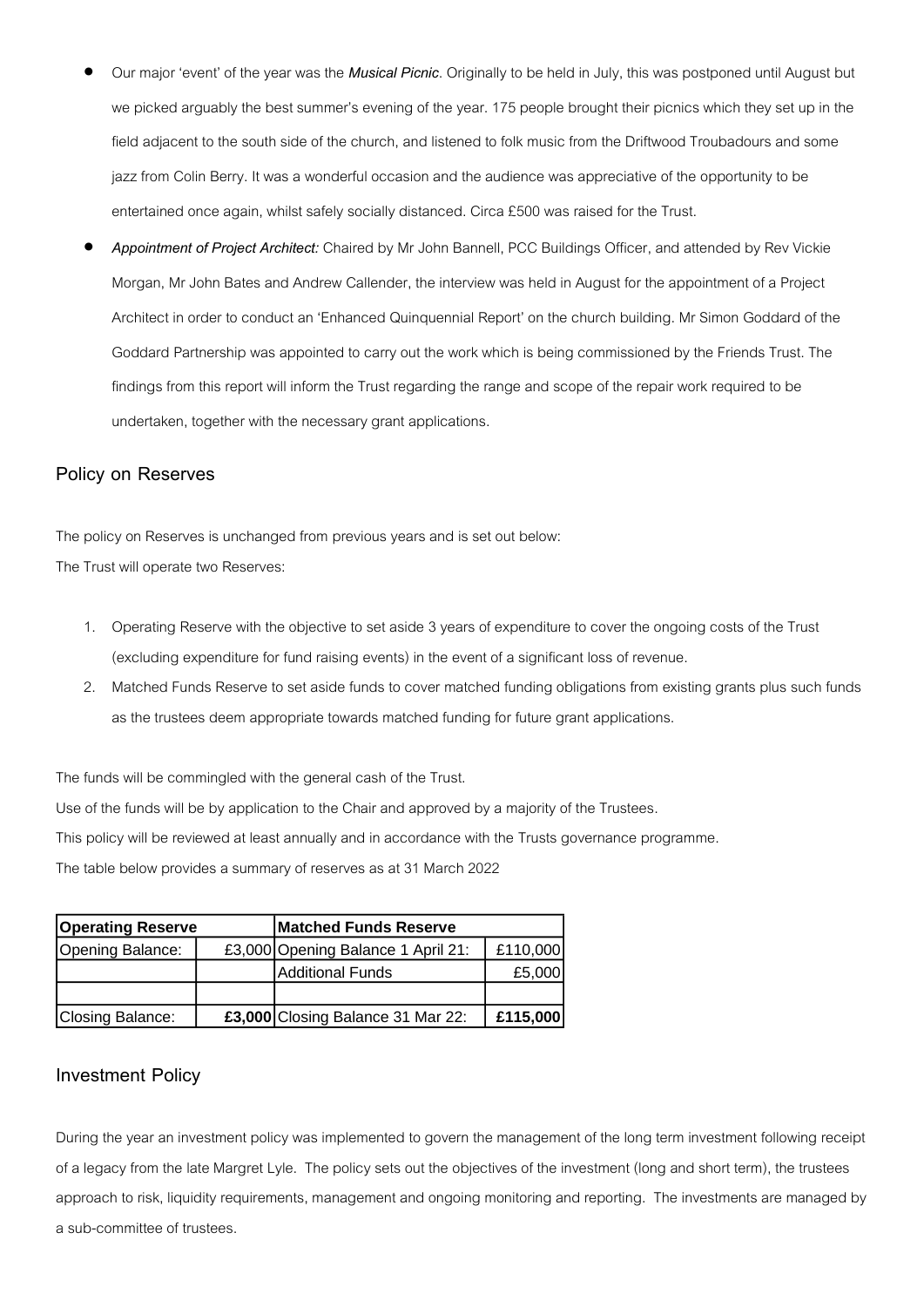## **Financial Review**

During the year the preparation of the accounts changed from the Receipts & Payments method to the Accruals method of accounting and are prepared under the Charities (Accounts and Reports) Regulations 2008. With gross income between £25,000 and £250,000 the accounts are required to be independently reviewed but do not require a full audit. The reason behind the change to accruals accounting is to accurately report the long-term investment fund and short-term deposits which was not possible using the Receipts and Payment method of accounting. The Trust will submit the full accounting template to the Charities commission, with a condensed version shown in this report, omitting those notes in the template that are not relevant to these accounts.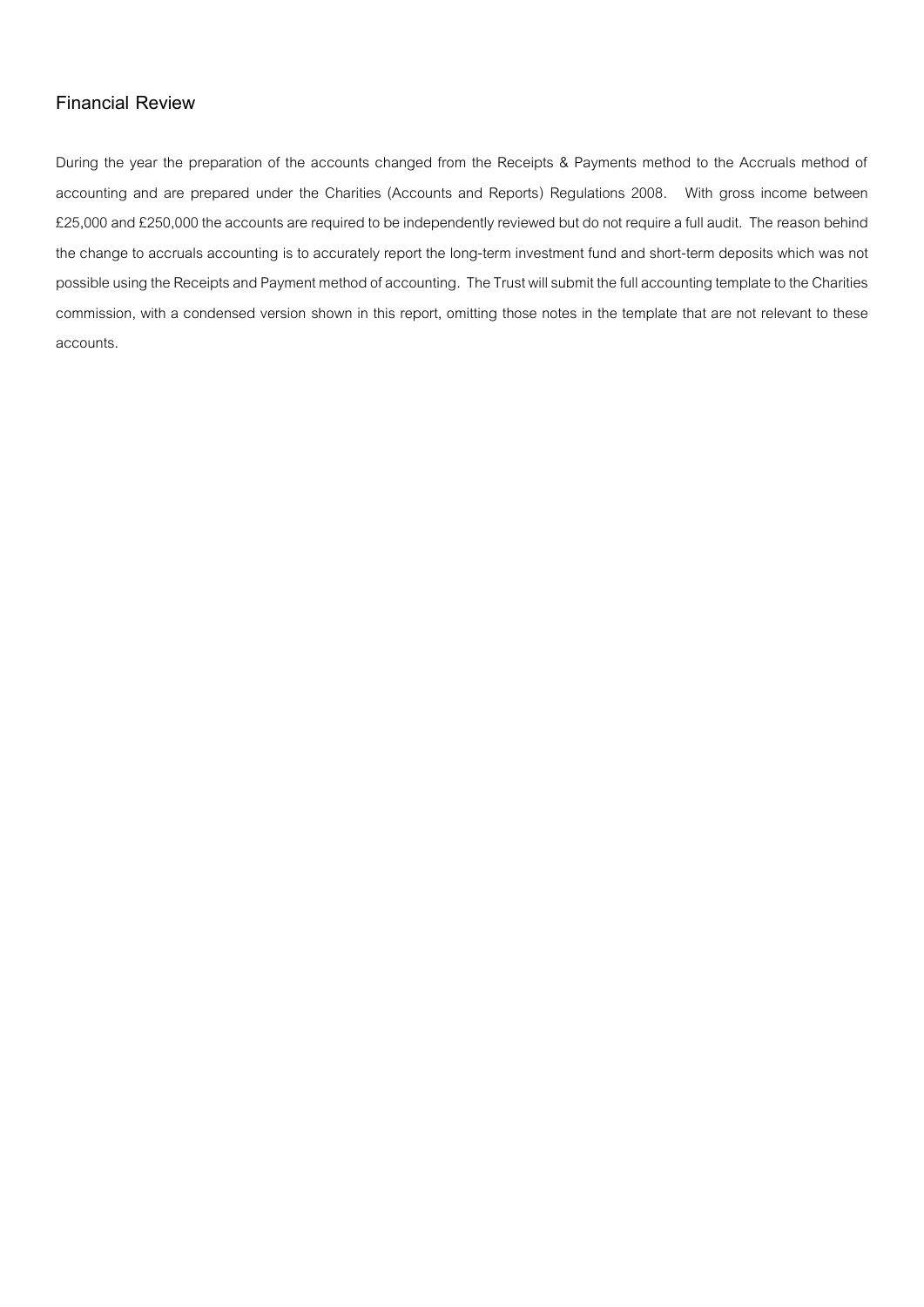## **Statement of Financial Activities**

|                                    | Unrestricted | Restricted      | Endowment        | Total funds     | Total funds     |
|------------------------------------|--------------|-----------------|------------------|-----------------|-----------------|
| Recommended categories by activity | funds        | income funds    | funds            | 2022            | 2021            |
|                                    |              |                 |                  |                 |                 |
| Incoming resources (Note 1)        | F01          | F <sub>02</sub> | F <sub>0</sub> 3 | F <sub>04</sub> | F <sub>05</sub> |

**Income and endowments from:**

### **Resources expended (Note 2)**

**Expenditure on:**

## **Net income/(expenditure) before**

investment gains/(losses)

Net gains/(losses) on investments

Net income/(expenditure)

**Extraordinary items** 

**Transfers between funds** 

**Other recognised gains/(losses):**

Gains and losses on revaluation of fixed

assets for the charity's own use

Other gains/(losses)

**Net movement in funds** 

*Reconciliation of funds:* Total funds brought forward *Total funds carried forward* 

| Donations and legacies           | 7,604  | 203,117 | 210,721 | 97,102 |
|----------------------------------|--------|---------|---------|--------|
| Charitable activities            | 1,500  |         | 1,500   | 1,000  |
| Other trading activities         | 790    |         | 790     |        |
| Investments                      | 625    |         | 625     |        |
| Separate material item of income |        |         |         |        |
| Other                            |        |         |         |        |
| Total                            | 10,519 | 203,117 | 213,636 | 98,102 |

| Raising funds                     | -     | ۰                        |       |       |
|-----------------------------------|-------|--------------------------|-------|-------|
| Charitable activities             | 3,402 | $\overline{\phantom{a}}$ | 3,402 | 3,120 |
| Separate material item of expense | ٠     |                          |       |       |
| Other                             | 592   | 1,141                    | 1,733 | 240   |
| Total                             | 3,994 | 1,141                    | 5,135 | 3,360 |

| 6,525 | 201,976 |   | 208,501 | 94,742 |
|-------|---------|---|---------|--------|
|       |         |   |         |        |
| 6,525 | 201,976 |   | 208,501 | 94,742 |
|       |         |   |         |        |
|       |         | - |         |        |

|         | 15,384  | 15,384  |         |
|---------|---------|---------|---------|
|         |         |         |         |
| 6,525   | 186,592 | 193,117 | 94,742  |
|         |         |         |         |
|         |         |         |         |
| 144,428 |         | 144,428 | 49,686  |
| 150,953 | 186,592 | 337,545 | 144,428 |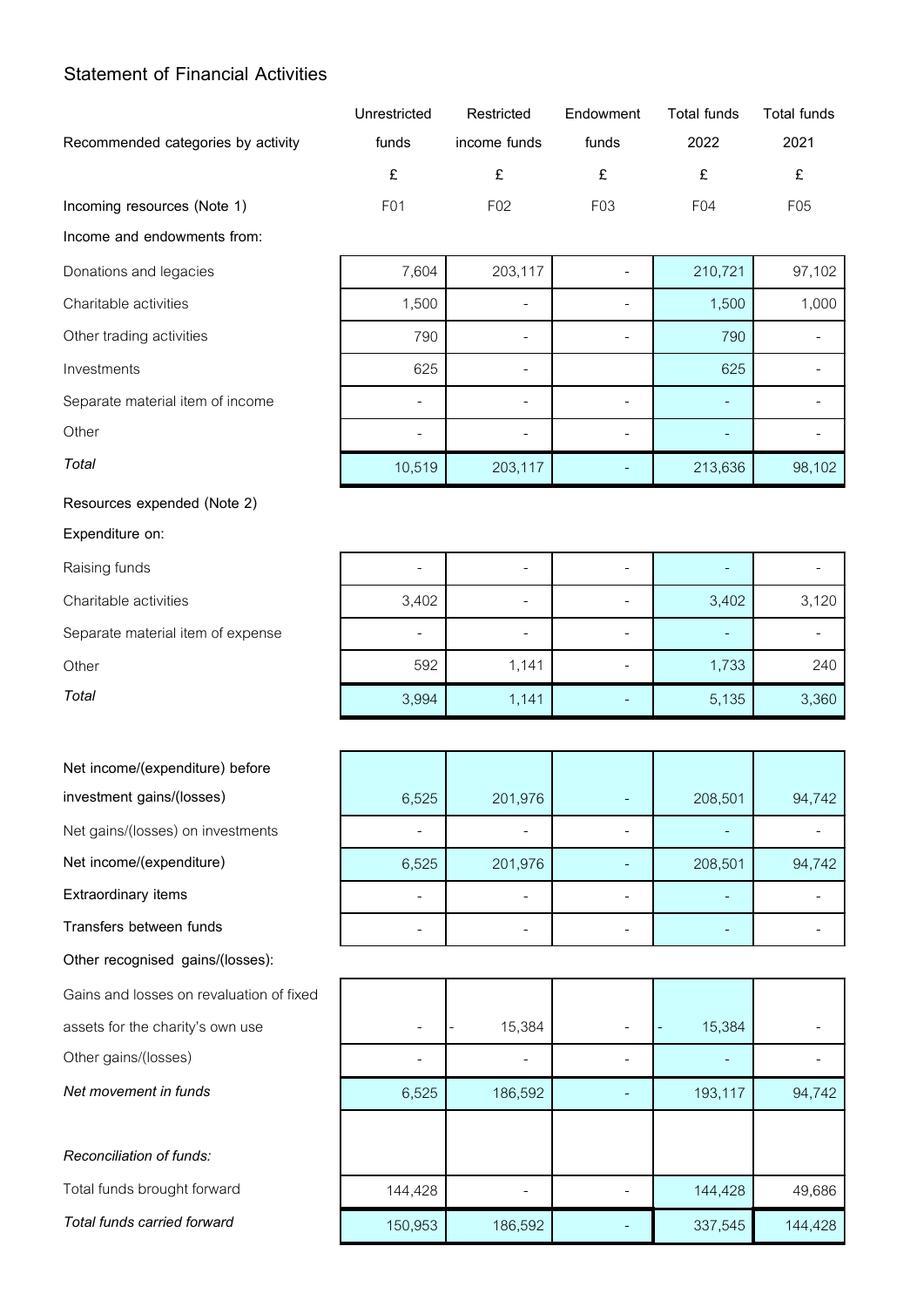## **Balance sheet**

|                                                              |                                                  | Unrestricted             | Restricted               | Endowment                |                    |                          |
|--------------------------------------------------------------|--------------------------------------------------|--------------------------|--------------------------|--------------------------|--------------------|--------------------------|
|                                                              |                                                  | funds                    | income funds             | funds                    | <b>Total 2022</b>  | Total 2021               |
|                                                              |                                                  | £                        | £                        | $\pounds$                | £                  | £                        |
| <b>Fixed assets</b>                                          |                                                  | F01                      | F02                      | F03                      | F04                | F05                      |
| Intangible assets                                            |                                                  | $\overline{a}$           | L.                       | $\overline{a}$           |                    | $\overline{a}$           |
| Tangible assets                                              |                                                  | $\overline{\phantom{a}}$ | $\frac{1}{2}$            |                          |                    | $\overline{\phantom{a}}$ |
| Heritage assets                                              |                                                  | $\overline{\phantom{a}}$ | $\overline{a}$           | $\overline{\phantom{a}}$ |                    | $\blacksquare$           |
| Investments                                                  | (Note 3)                                         | $\overline{\phantom{a}}$ | 186,592                  | $\overline{\phantom{a}}$ | 186,592            | ÷,                       |
|                                                              | Total fixed assets                               | ٠                        | 186,592                  | $\overline{\phantom{a}}$ | 186,592            | $\blacksquare$           |
| <b>Current assets</b>                                        |                                                  |                          |                          |                          |                    |                          |
| Stocks                                                       |                                                  | $\blacksquare$           | $\blacksquare$           | ÷,                       |                    | ÷,                       |
| Debtors                                                      | (Note 4)                                         | 714                      | ÷,                       | ÷,                       | 714                | 64                       |
| Investments                                                  |                                                  |                          | $\overline{\phantom{a}}$ |                          |                    |                          |
| Cash at bank and in hand (Note 5)                            |                                                  | 150,359                  | $\overline{\phantom{a}}$ | $\sim$                   | 150,359            | 144,464                  |
|                                                              | <b>Total current assets</b>                      | 151,073                  |                          |                          | 151,073            | 144,528                  |
|                                                              |                                                  |                          |                          |                          |                    |                          |
|                                                              | Creditors: amounts falling due within one year   | 120                      |                          |                          | 120                | 100                      |
|                                                              |                                                  |                          |                          |                          |                    |                          |
|                                                              | Net current assets/(liabilities)                 | 150,953                  |                          |                          | 150,953            | 144,428                  |
|                                                              | Total assets less current liabilities            | 150,953                  | 186,592                  |                          | 337,545            | 144,428                  |
|                                                              |                                                  |                          |                          |                          |                    |                          |
|                                                              | Creditors: amounts falling due after one year    | $\blacksquare$           | $\overline{\phantom{a}}$ | $\overline{\phantom{a}}$ | ٠                  | $\overline{a}$           |
| Provisions for liabilities                                   |                                                  |                          |                          |                          |                    | $\blacksquare$           |
| Total net assets or liabilities                              |                                                  | 150,953                  | 186,592                  |                          | 337,545            | 144,428                  |
| Funds of the Charity                                         |                                                  |                          |                          |                          |                    |                          |
|                                                              |                                                  |                          |                          |                          |                    | ÷,                       |
| Endowment funds (Note 6)<br>Restricted income funds (Note 6) |                                                  |                          |                          |                          |                    | $\blacksquare$           |
|                                                              |                                                  |                          | 186,592                  |                          | 186,592<br>150,953 |                          |
| Unrestricted funds                                           |                                                  | 150,953                  |                          |                          |                    | 144,428                  |
| Revaluation reserve                                          |                                                  |                          |                          |                          |                    |                          |
|                                                              | <b>Total funds</b>                               | 150,953                  | 186,592                  |                          | 337,545            | 144,428                  |
|                                                              | Signed by two trustees on behalf of all trustees | Signature                |                          | Print Name               |                    | Date                     |
|                                                              |                                                  |                          |                          |                          |                    |                          |

| orgnaturo | <b>THIS INGHILL</b> | Puto |
|-----------|---------------------|------|
|           |                     |      |
|           |                     |      |
|           |                     |      |
|           |                     |      |
|           |                     |      |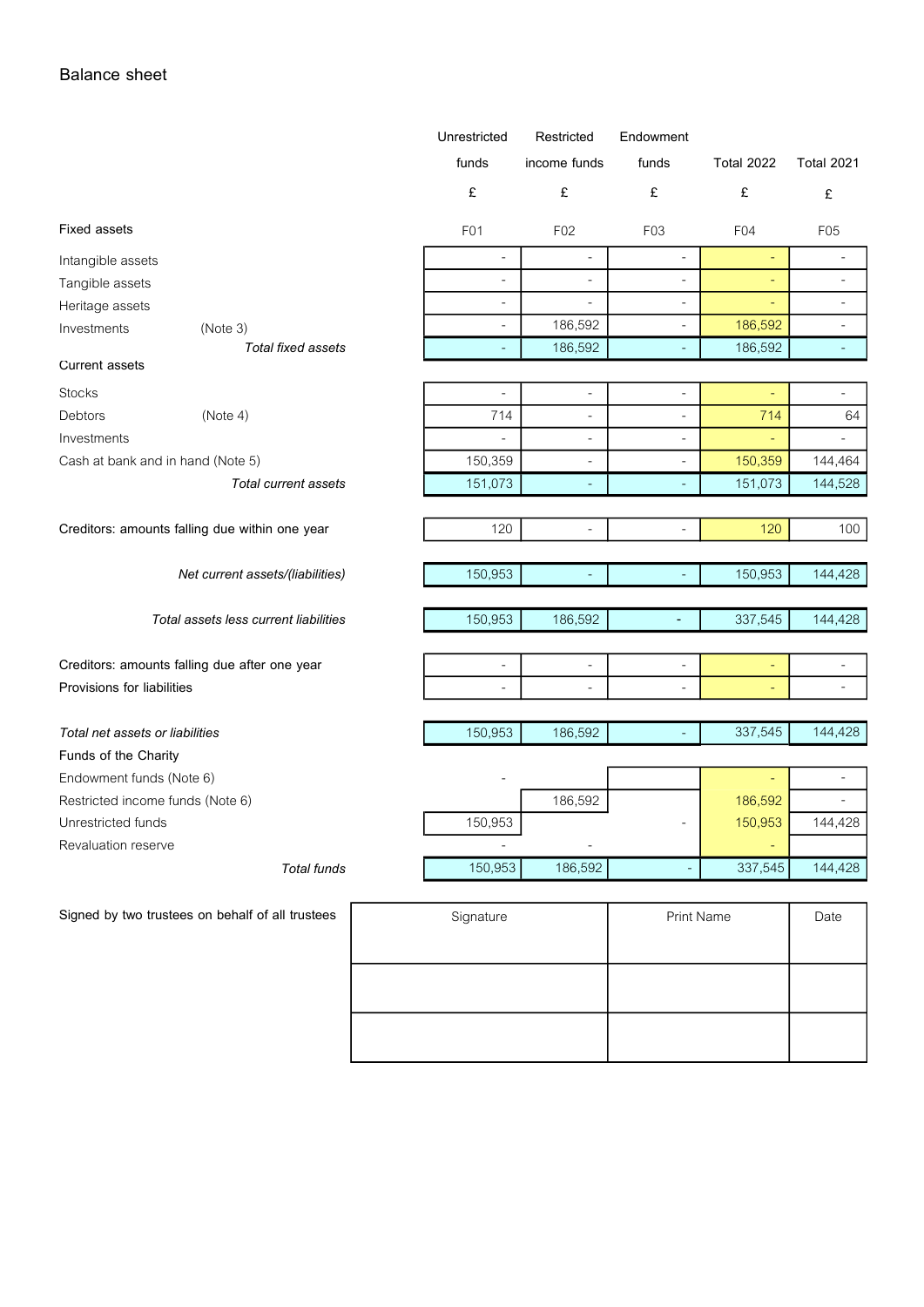|                   |                                                          |              | Restricted               |               |                          |                          |
|-------------------|----------------------------------------------------------|--------------|--------------------------|---------------|--------------------------|--------------------------|
|                   |                                                          | Unrestricted | income                   | Endowment     |                          |                          |
|                   |                                                          | funds        | funds                    | funds         | <b>Total 2022</b>        | <b>Total 2021</b>        |
|                   | Analysis                                                 |              |                          |               | £                        | £                        |
| Donations and     | Donations and gifts                                      | 818          |                          | i.            | 818                      | 170                      |
| legacies:         | Gift Aid                                                 | 372          |                          | Ĭ.            | 372                      | 399                      |
|                   | Legacies                                                 | 5,000        | 203,117                  |               | 208,117                  | 95,000                   |
|                   | General grants provided by government/other charities    |              |                          |               |                          |                          |
|                   |                                                          | 1,500        |                          |               | 1,500                    | 1,000                    |
|                   | Membership subscriptions and sponsorships which are      |              |                          |               |                          |                          |
|                   | in substance donations                                   | 1,414        |                          | -             | 1,414                    | 1,534                    |
|                   | Donated goods, facilities and services                   |              |                          | Ĭ.            |                          |                          |
|                   | Other                                                    | ä,           |                          | ä,            |                          |                          |
|                   | Total                                                    | 9,104        | 203,117                  |               | 212,221                  | 98,103                   |
|                   |                                                          |              |                          |               |                          |                          |
| Charitable        |                                                          | 790          | ä,                       | Ĭ.            | 790                      |                          |
| activities:       |                                                          | ÷,           | ٠                        | ٠             | ٠                        |                          |
|                   |                                                          | ä,           |                          | í.            |                          |                          |
|                   | Other                                                    | ÷,           | $\overline{a}$           | $\frac{1}{2}$ | $\overline{\phantom{m}}$ | $\overline{\phantom{a}}$ |
|                   | Total                                                    | 790          | ٠                        | ٠             | 790                      | $\overline{\phantom{a}}$ |
| Other trading     |                                                          |              |                          |               |                          |                          |
| activities:       |                                                          | ä,           |                          | ٠             |                          |                          |
|                   |                                                          | ٠            |                          | ٠             |                          |                          |
|                   |                                                          |              |                          |               |                          |                          |
|                   | Other                                                    | Ĭ.           | ÷,                       | Ĭ.            |                          |                          |
|                   | Total                                                    | ä,           | ÷,                       | $\sim$        |                          | $\overline{\phantom{a}}$ |
|                   |                                                          |              |                          |               |                          |                          |
| Income from       | Interest income                                          | 625          | ÷                        | $\frac{1}{2}$ | 625                      |                          |
| investments:      | Dividend income                                          |              |                          | ٠             |                          |                          |
|                   | Rental and leasing income                                | ٠            | ٠                        | ٠             |                          |                          |
|                   | Other                                                    |              |                          |               |                          |                          |
|                   | Total                                                    | 625          |                          |               | 625                      |                          |
|                   |                                                          |              |                          |               |                          |                          |
| Separate material |                                                          |              |                          |               |                          |                          |
| item of income:   |                                                          |              |                          |               |                          |                          |
|                   |                                                          |              |                          |               |                          |                          |
|                   |                                                          |              |                          | ۰             |                          |                          |
|                   | Total                                                    |              |                          | ٠             |                          |                          |
|                   |                                                          |              |                          |               |                          |                          |
|                   |                                                          |              |                          |               |                          |                          |
| Other:            | Conversion of endowment funds into income                | ÷,           | $\overline{\phantom{a}}$ | ÷,            | ٠                        |                          |
|                   | Gain on disposal of a tangible fixed asset held for      |              |                          |               |                          |                          |
|                   | charity's own use                                        |              |                          |               |                          |                          |
|                   | Gain on disposal of a programme related investment       |              |                          |               |                          |                          |
|                   |                                                          |              |                          |               |                          |                          |
|                   | Royalties from the exploitation of intellectual property |              |                          |               |                          |                          |
|                   | rights                                                   |              |                          |               |                          |                          |
|                   | Other                                                    |              |                          |               |                          |                          |
|                   | Total                                                    |              |                          |               |                          |                          |
|                   |                                                          |              |                          |               |                          |                          |
| TOTAL INCOME      |                                                          | 10,519       | 203,117                  | L,            | 213,636                  | 98,103                   |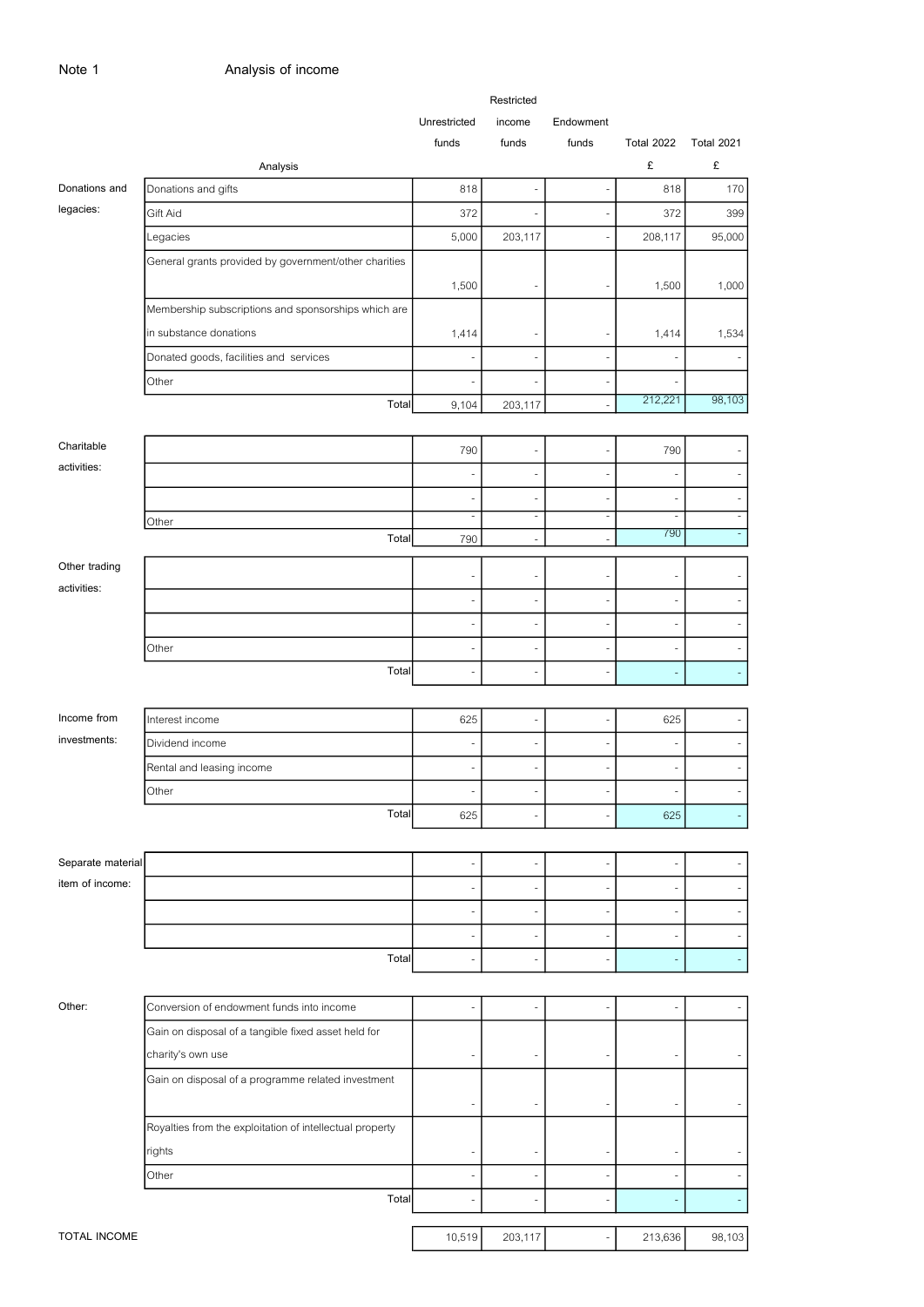| Note 2                                     | Analysis of expenditure  |                                      |                            |                          |                               |                                                      |                          |                          |
|--------------------------------------------|--------------------------|--------------------------------------|----------------------------|--------------------------|-------------------------------|------------------------------------------------------|--------------------------|--------------------------|
| Analysis                                   | Unrestricted<br>funds    | <b>INDOLINICA</b><br>income<br>funde | 2022<br>Endowment<br>funds | <b>Total funds</b>       | Unrestricted<br>funds         | 2021<br><b>INCOUTLICA</b><br>income<br>funde         | Endowment<br>funds       | Total funds              |
| Expenditure on raising funds:              |                          |                                      |                            | £                        |                               |                                                      |                          | £                        |
| Incurred seeking donations                 |                          |                                      | $\overline{\phantom{0}}$   |                          | $\overline{\phantom{a}}$      | $\overline{a}$                                       | $\overline{a}$           |                          |
| Incurred seeking legacies                  |                          |                                      |                            |                          |                               | $\overline{a}$                                       |                          |                          |
| Incurred seeking grants                    |                          |                                      |                            |                          |                               |                                                      |                          |                          |
| Operating membership schemes and           |                          |                                      |                            |                          |                               |                                                      |                          |                          |
| Staging fundraising events                 | 406                      | $\overline{\phantom{0}}$             |                            | 406                      |                               |                                                      |                          |                          |
| Fudraising agents                          |                          | $\overline{\phantom{a}}$             |                            |                          |                               |                                                      |                          |                          |
| Operating charity shops                    | $\overline{\phantom{a}}$ | $\overline{a}$                       |                            | $\overline{a}$           |                               |                                                      |                          |                          |
| Operating a trading company undertaking    |                          |                                      |                            |                          |                               |                                                      |                          |                          |
| non-charitable trading activity            | $\overline{\phantom{a}}$ |                                      |                            |                          |                               |                                                      |                          |                          |
| Advertising, marketing, direct mail and    |                          |                                      |                            |                          | $\overline{\phantom{a}}$      | $\overline{a}$                                       |                          |                          |
| Start up costs incurred in generating new  |                          |                                      |                            |                          |                               | ÷,                                                   |                          |                          |
| Database development costs                 | $\overline{\phantom{a}}$ | $\overline{\phantom{a}}$             | $\overline{\phantom{a}}$   | $\overline{\phantom{0}}$ |                               | $\overline{a}$                                       | $\overline{a}$           |                          |
| Other trading activities                   | $\overline{\phantom{a}}$ | $\overline{a}$                       | $\overline{\phantom{a}}$   | $\overline{\phantom{a}}$ |                               |                                                      |                          |                          |
| Investment management costs:               | $\overline{\phantom{a}}$ | 1,141                                | $\overline{\phantom{a}}$   | 1,141                    |                               |                                                      |                          |                          |
| Portfolio management costs                 |                          |                                      |                            |                          |                               |                                                      |                          |                          |
| Cost of obtaining investment advice        |                          |                                      |                            |                          |                               | $\overline{\phantom{0}}$                             |                          |                          |
| Investment administration costs            |                          |                                      |                            |                          | $\overline{\phantom{a}}$      | ÷,                                                   |                          |                          |
| Intellectual property licencing costs      |                          |                                      |                            |                          |                               | $\overline{a}$                                       |                          |                          |
| Rent collection, property repairs and      |                          |                                      |                            |                          | $\overline{\phantom{a}}$      | $\overline{a}$                                       |                          |                          |
|                                            |                          |                                      |                            |                          |                               | $\overline{a}$                                       |                          |                          |
| Total expenditure on raising funds         | 406                      | 1,141                                |                            | 1,547                    |                               | ÷,                                                   |                          |                          |
| Expenditure on charitable activities:      |                          |                                      |                            |                          |                               |                                                      |                          |                          |
| <b>Grant Costs</b><br>Grant Paid           | 448<br>2,548             | $\qquad \qquad \blacksquare$         | $\overline{\phantom{a}}$   | 448<br>2,548             | 3,120                         | $\overline{a}$<br>$\overline{\phantom{a}}$           | $\overline{a}$           | 3,120                    |
|                                            |                          | $\overline{a}$                       | $\overline{\phantom{a}}$   |                          |                               | $\overline{\phantom{a}}$                             |                          |                          |
|                                            | $\overline{\phantom{a}}$ | $\overline{\phantom{a}}$             | $\overline{\phantom{a}}$   | $\overline{\phantom{a}}$ | $\overline{\phantom{a}}$      | $\overline{\phantom{a}}$                             | $\overline{\phantom{a}}$ | $\overline{\phantom{a}}$ |
| Total expenditure on charitable activities | 2,996                    | $\overline{\phantom{m}}$             | $\overline{\phantom{a}}$   | 2,996                    | 3,120                         | $\blacksquare$                                       | ÷                        | 3,120                    |
| Separate material item of expense          |                          |                                      |                            |                          |                               |                                                      |                          |                          |
|                                            | $\overline{\phantom{a}}$ | $\overline{\phantom{a}}$             | $\overline{\phantom{a}}$   | $\overline{\phantom{a}}$ | $\overline{\phantom{a}}$      | $\overline{\phantom{a}}$                             | $\overline{\phantom{a}}$ |                          |
|                                            | $\overline{\phantom{m}}$ |                                      |                            | $\overline{\phantom{0}}$ | $\overline{\phantom{a}}$<br>Ξ | $\overline{\phantom{a}}$<br>$\overline{\phantom{a}}$ |                          |                          |
| Total                                      |                          |                                      |                            |                          |                               |                                                      |                          |                          |
| Other                                      |                          |                                      |                            |                          |                               |                                                      |                          |                          |
| Insurance                                  | 176                      | $\overline{a}$                       |                            | 176                      | $\overline{\phantom{a}}$      | $\blacksquare$                                       |                          |                          |
| Annual Review Fee                          | 120                      |                                      |                            | 120                      |                               | $\overline{\phantom{a}}$                             |                          |                          |
| Software & Website Fees                    | 275                      |                                      |                            | 275                      | 140                           | $\overline{a}$                                       |                          | 140                      |
| Miscellaneous Fees                         | 20                       | $\overline{\phantom{a}}$             | $\overline{\phantom{a}}$   | 20                       | 100                           | $\blacksquare$                                       | ÷                        | 100                      |
|                                            | 591                      |                                      |                            | 591                      | 240                           | Ξ                                                    |                          | 240                      |
| Total other expenditure                    |                          |                                      |                            |                          |                               |                                                      |                          |                          |
| TOTAL EXPENDITURE                          | 3,993                    | 1,141                                | $\overline{\phantom{a}}$   | 5,134                    | 3,360                         | $\qquad \qquad -$                                    | $\overline{\phantom{0}}$ | 3,360                    |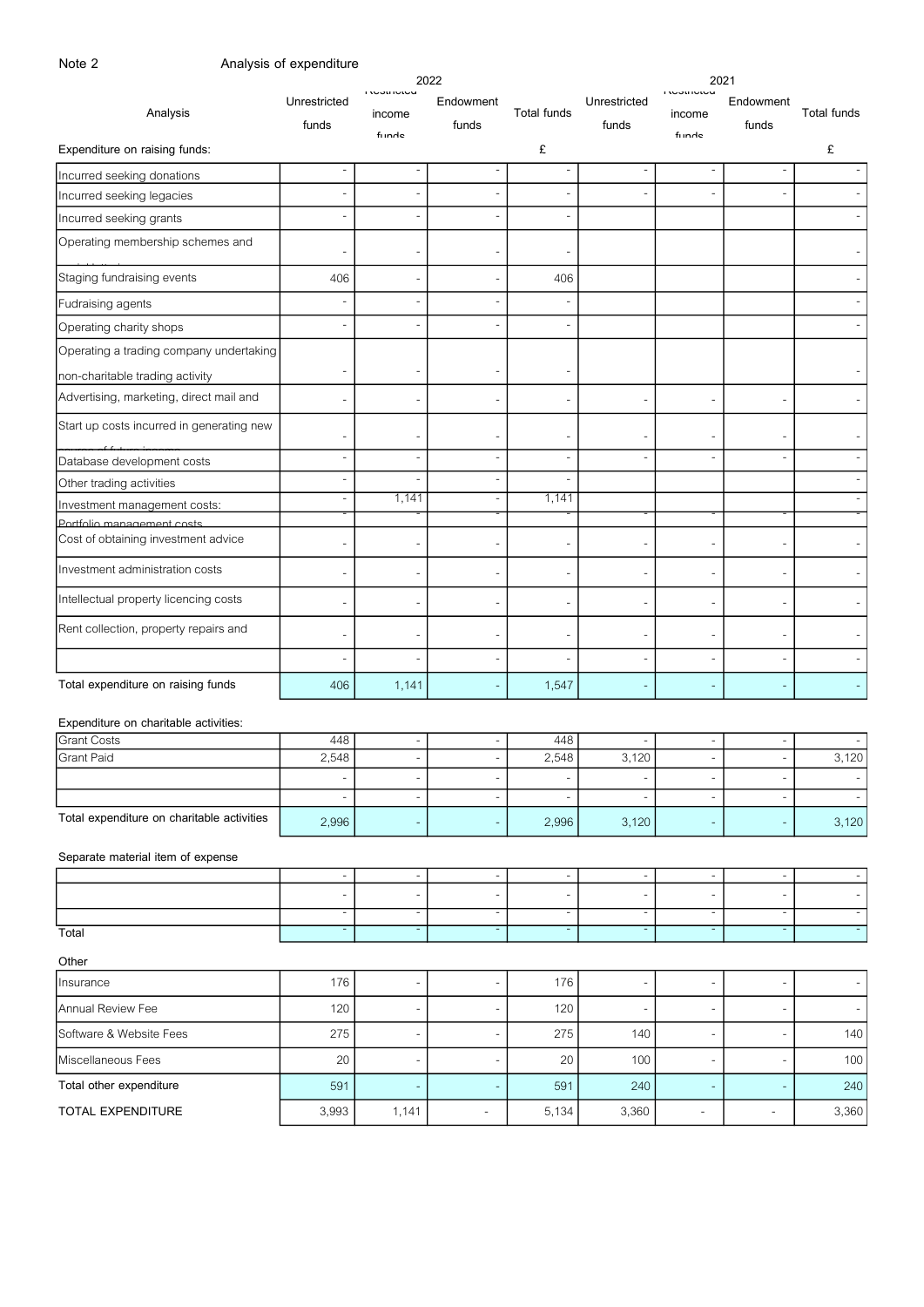#### **3.1 Fixed assets investments**

|                                               | Cash & cash<br>equivalents | Listed<br>investments | Investment<br>properties | Social investments | Other                    | Total   |
|-----------------------------------------------|----------------------------|-----------------------|--------------------------|--------------------|--------------------------|---------|
| Carrying (fair) value at beginning of period  |                            |                       |                          |                    | ۰                        |         |
| Add: additions to investments during period*  | 203,117                    |                       | ٠                        |                    | $\overline{\phantom{a}}$ | 203,117 |
| Less: disposals at carrying value             | 1,141                      |                       | ٠                        |                    | ۰                        | 1,141   |
| Less: impairments                             | $\overline{\phantom{0}}$   |                       | ٠                        |                    | ۰                        |         |
| Add: Reversal of impairments                  | $\overline{\phantom{a}}$   |                       | ٠                        |                    | ٠                        |         |
| Add/(deduct): transfer in/(out) in the period | 195,603                    | 195,603               | $\overline{\phantom{0}}$ |                    | ٠                        |         |
| Add/(deduct): net gain/(loss) on revaluation  | 1,969                      | 13,415                | ٠                        |                    | ٠                        | 15,384  |
| Carrying (fair) value at end of year          | 4,404                      | 182,188               | $\sim$                   |                    | ٠                        | 186,592 |

Note that all items in note 3 are shown at their fair value

## **Note 4 Debtors and prepayments**

**4.1 Analysis of debtors <sup>2022</sup> <sup>2021</sup>**

**Trade debtors**Prepayments and accrued income **Other debtors** 

|       | 2022  | 2021 |  |  |
|-------|-------|------|--|--|
|       | £     | £    |  |  |
|       |       |      |  |  |
|       |       |      |  |  |
|       | 714.4 | 64.0 |  |  |
| Total | 714.4 | 64.0 |  |  |

|                                                                | 2022                     | 2021    |
|----------------------------------------------------------------|--------------------------|---------|
|                                                                | £                        | £       |
| Short term cash investments (less than 3 months maturity date) | $\overline{\phantom{0}}$ |         |
| Short term deposits                                            | 100,000                  |         |
| Cash at bank and on hand                                       | 50,359                   | 144,464 |
| Other                                                          | ۰                        |         |
| Total                                                          | 150,359                  | 144,464 |

## **Note 5 Cash at bank and in hand**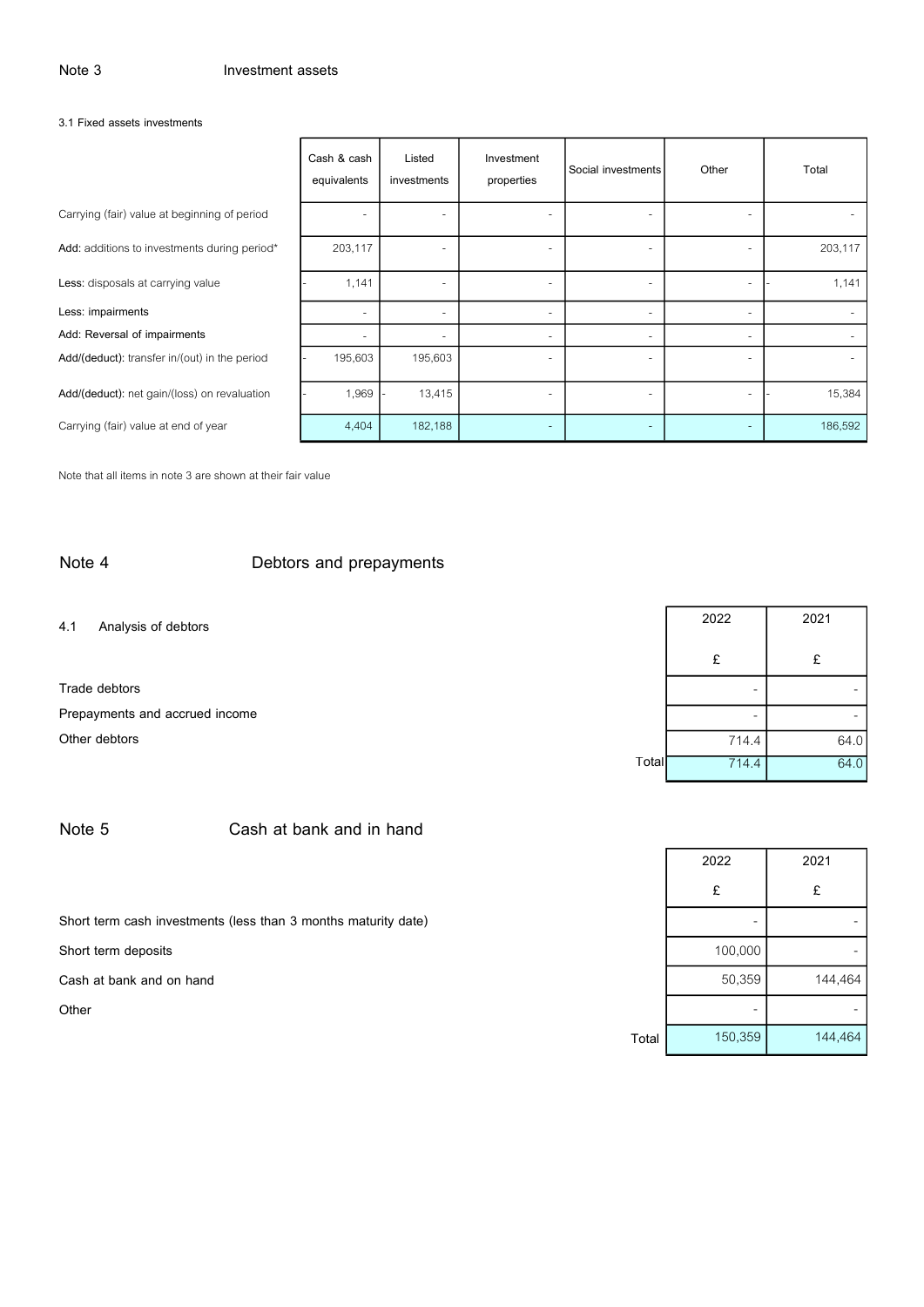## **20.1 Analysis of creditors**

|                                                                   |                          | Amounts falling due within one | Amounts falling due after more than |      |  |  |
|-------------------------------------------------------------------|--------------------------|--------------------------------|-------------------------------------|------|--|--|
|                                                                   |                          | year                           | one year                            |      |  |  |
|                                                                   | 2022                     | 2021                           | 2022                                | 2021 |  |  |
|                                                                   | £                        | £                              | £                                   | £    |  |  |
| Accruals for grants payable                                       |                          |                                |                                     |      |  |  |
| Bank loans and overdrafts                                         | ۰                        |                                |                                     |      |  |  |
| Trade creditors                                                   | ۰                        |                                |                                     |      |  |  |
| Payments received on account for contracts or performance-related |                          |                                |                                     |      |  |  |
| grants                                                            |                          |                                |                                     |      |  |  |
| Accruals and deferred income                                      | 120                      | 100                            |                                     |      |  |  |
| Taxation and social security                                      | $\overline{\phantom{a}}$ |                                |                                     |      |  |  |
| Other creditors                                                   |                          |                                |                                     |      |  |  |
| Total                                                             | 120                      | 100                            |                                     |      |  |  |

**Note 7 Charity funds**

**7.1 Details of material funds held and movements during the reporting period**

*\* Key: PE - permanent endowment funds; EE - expendible endowment funds; R - restricted income funds, including special trusts, of the charity; and U - unrestricted funds*

|                           |                          |                                                  | 2022                                  |             |                  |                          |                          |                                  |  |
|---------------------------|--------------------------|--------------------------------------------------|---------------------------------------|-------------|------------------|--------------------------|--------------------------|----------------------------------|--|
| Fund names                | Type PE, EE R<br>or UR * | Purpose and Restrictions                         | Fund balances<br>brought forward<br>£ | Income<br>£ | Expenditure<br>£ | Transfers<br>£           | Gains and<br>losses<br>£ | Fund balances<br>carried forward |  |
| <b>Restricted Funds</b>   |                          | Long Term Capital Growth                         |                                       | 203,117     | 1.141            | $\overline{\phantom{a}}$ | 15,384                   | 186,592                          |  |
| <b>Unrestricted Funds</b> | UR                       | Fund raising (incl Matched Funds) & Grant making | 144,428                               | 10,519      | 3,994            | $\sim$                   |                          | 150,953                          |  |
| Other funds               | N/a                      | N/a                                              |                                       |             | ж.               |                          |                          | <b>COL</b>                       |  |
| Total Funds               |                          |                                                  | 144,428                               | 213,636     | 5,135            |                          | 15,384                   | 337,545                          |  |

|                           |                          |                                                  | 2021                                  |             |                  |                |                          |                                  |
|---------------------------|--------------------------|--------------------------------------------------|---------------------------------------|-------------|------------------|----------------|--------------------------|----------------------------------|
| Fund names                | Type PE, EE R<br>or UR * | Purpose and Restrictions                         | Fund balances<br>brought forward<br>£ | Income<br>£ | Expenditure<br>£ | Transfers<br>£ | Gains and<br>losses<br>£ | Fund balances<br>carried forward |
| <b>Unrestricted Funds</b> | <b>UR</b>                | Fund raising (incl Matched Funds) & Grant making | 49,686                                | 98,102      | 3,360            |                |                          | 144,428                          |
| Other funds               | N/a                      | N/a                                              |                                       |             | $\sim$           |                |                          | <b>Service</b>                   |
| <b>Total Funds</b>        |                          |                                                  | 49,686                                | 98,102      | 3,360            |                |                          | 144,428                          |